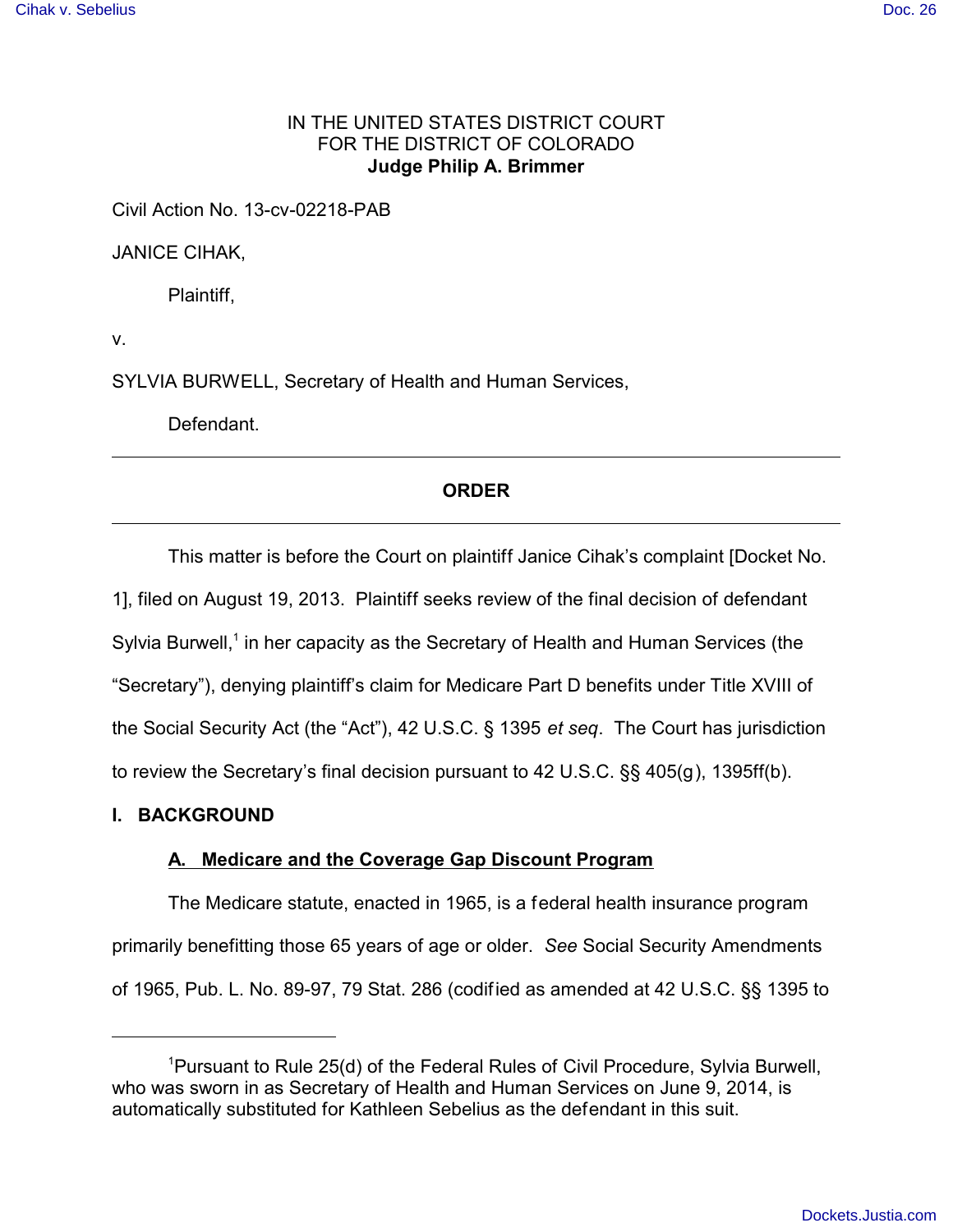1395kkk-1). To be eligible, an individual must be (1) 65 years of age or older; (2) disabled and entitled to social security disability benefits; or (3) medically determined to have end stage renal (kidney) disease. 42 U.S.C. § 1395c. The Centers for Medicare and Medicaid Services ("CMS") is the agency within the Department of Health and Human Services charged with the administration of Medicare. *See Sw. Pharm. Solutions, Inc. v. Ctrs. for Medicare and Medicaid Servs.*, 718 F.3d 436, 439 (5th Cir. 2013). The Medicare program is divided into four major components – Parts A, B, C, and D. Part A of the program provides for hospital insurance services, including inpatient hospital services, post-hospital extended care services, home health services, and hospice care. 42 U.S.C. § 1395d(a). Part B is a voluntary program that provides supplemental benefits to Medicare participants to cover the costs of, among other things, home health services, physician services, and outpatient physical therapy services. 42 U.S.C. § 1395k. Part C, the "Medicare + Choice" (M+C) program, allows eligible participants to opt out of the traditional Part A fee-for-service system and instead obtain various benefits through Medical Advantage Organizations, which receive a fixed payment from the United States for each enrollee. 42 U.S.C. § 1395w-21. Part D of the program subsidizes the cost of prescription drugs and prescription drug insurance premiums for Medicare beneficiaries. 42 U.S.C. §§ 1395w-101 *et seq*.

This appeal concerns the "Coverage Gap Discount Program" (the "discount program"), which was added to Medicare Part D by the Patient Protection and Affordable Care Act. 111 Pub. L. No. 148, 124 Stat. 119, 461 (2010). T he discount program was enacted to reduce the expense for prescription medications for Medicare

2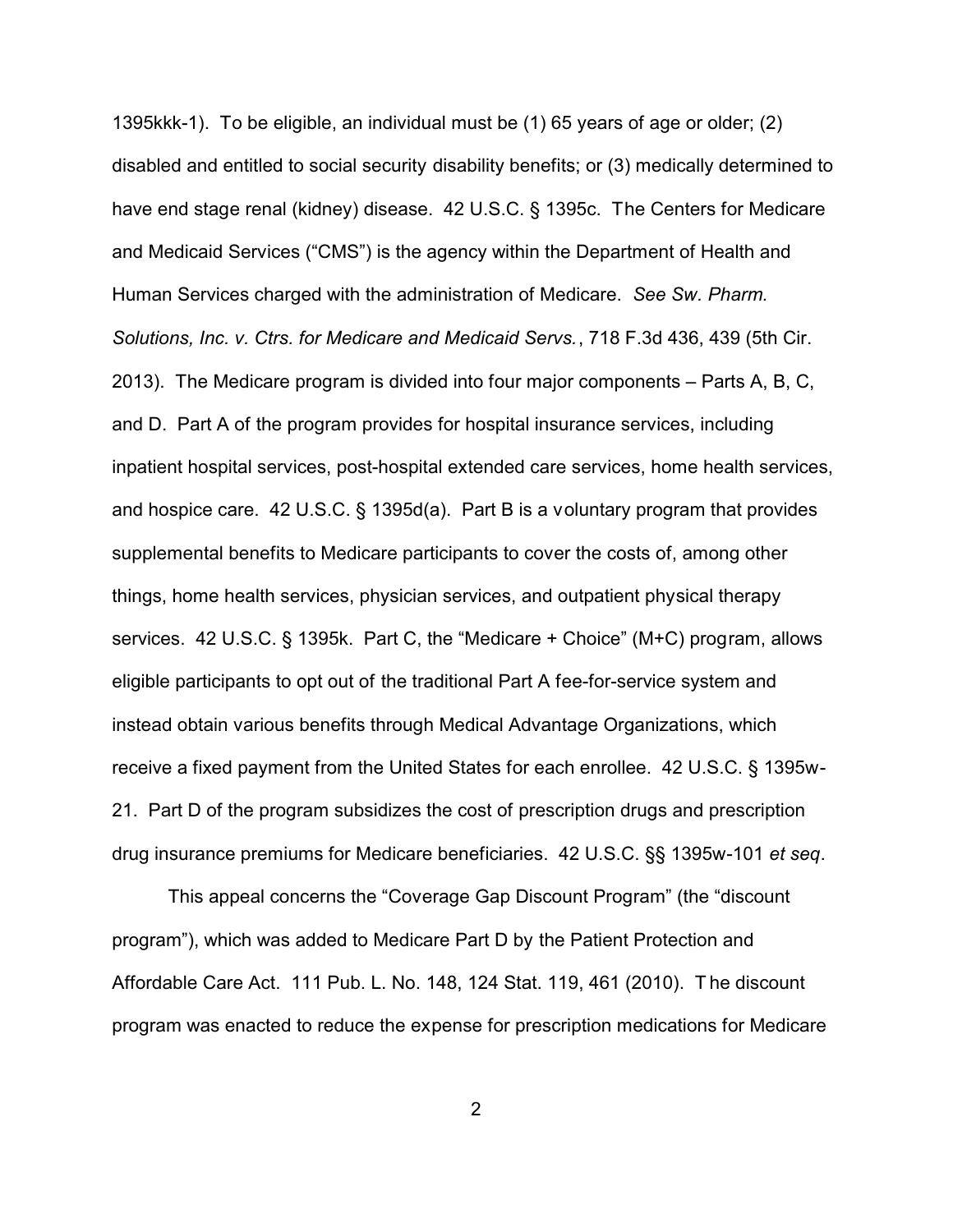enrollees who fall into Medicare's coverage gap.<sup>2</sup> The discount program provides that, for brand name prescription drugs to be covered under Medicare Part D, the drugs' manufacturers must enter into a written agreement to provide their brand name drugs at a fifty percent discount to enrollees who fall into the coverage gap. 42 U.S.C. §§ 1395w-114a(b), 1395w-153(a). To be eligible for a given plan year, the manufacturer must have entered into the discount agreement no later than January 30 of the previous year. 42 U.S.C. § 1395w-114a(b)(1)(C)(ii).

The discount program includes an exception (the "exception") that leaves open the possibility of Part D coverage for drugs whose manufacturer has not agreed to participate in the discount program where "the Secretary has made a determination that the availability of the drug is essential to the health of beneficiaries under [Part D.]" 42 U.S.C. § 1395w-153(c)(1). $3$  In subsequently-issued regulations, the Secretary delegated the authority to determine whether a drug qualifies for the exception to CMS. *See* 42 C.F.R. § 423.2310(b).

 $2^2$ The coverage gap, sometimes referred to as the "donut hole," applies to Medicare Part D enrollees whose annual expenses for prescription medications exceed the initial limit for Medicare Part D coverage, *see* 42 U.S.C. § 1395w-102(b)(3)(A), but fall short of the amount required to qualify for catastrophic coverage. *See* 42 U.S.C. § 1395w-102(b)(4)(B). When an enrollee falls into the coverage gap, he or she is required to pay 100% of the cost of the otherwise-covered drugs.

 $3$ § 1860D-43(c)(1) of the Act.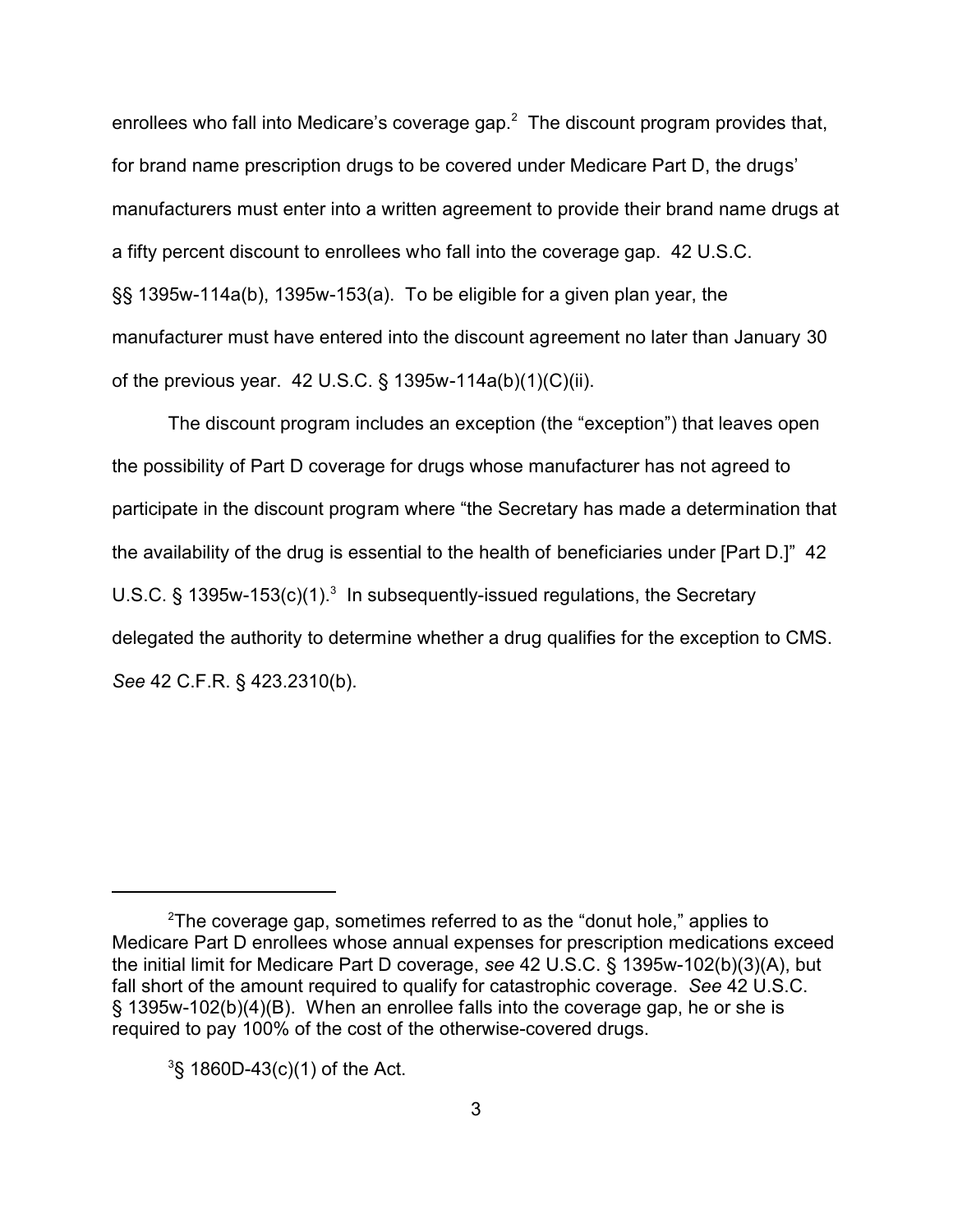#### **B. Plaintiff's Application for Benefits**

Plaintiff was born on April 9, 1945, and is 69 years old. R. at 147. Plaintiff suffers from severe arterial thrombosis, $^4$  a life-threatening condition that resulted in the loss of plaintiff's leg. *Id.* at 125. Plaintiff seeks coverage for a brand name anticoagulant called Iprivask.

Plaintiff's treaters have experimented with a series of anticoagulant medications, including aspirin, Lovenox, Coumadin, unfractionated heparin, and Arixtra (generic name fondaparinux), but those medications were either ineffective at managing plaintiff's condition or produced severe side effects. *Id.* at 125, 362-63. In particular, plaintiff expressed that she would rather die than experience the adverse effects of Arixtra. *Id.* at 363. For a time, plaintiff was taking the anticoagulant Refludan (generic name lepirudin), which she was tolerating well, but Refludan is no longer being manufactured. *Id.* at 125, 363. The remaining medication options have either been tried without success or are chemically similar to drugs that have been tried without success. *Id.* at 364-66.

On January 11, 2013, plaintiff requested that her prescription drug plan, SilverScript, grant an exception to cover Iprivask, which was not on SilverScript's list of covered drugs. R. at 325-29. In support of plaintiff's request, her physician, Dr. Kathryn Hassell, wrote a letter to SilverScript describing the severity of plaintiff's condition and her need for consistent anticoagulation treatment in order to "avoid significant complications including organ damage, amputation, prolonged hospitalization

<sup>&</sup>lt;sup>4</sup>Thrombosis is "clotting within a blood vessel that may cause infarction of tissues supplied by the vessel." Stedman's Medial Dictionary thrombosis (27th ed. 2000).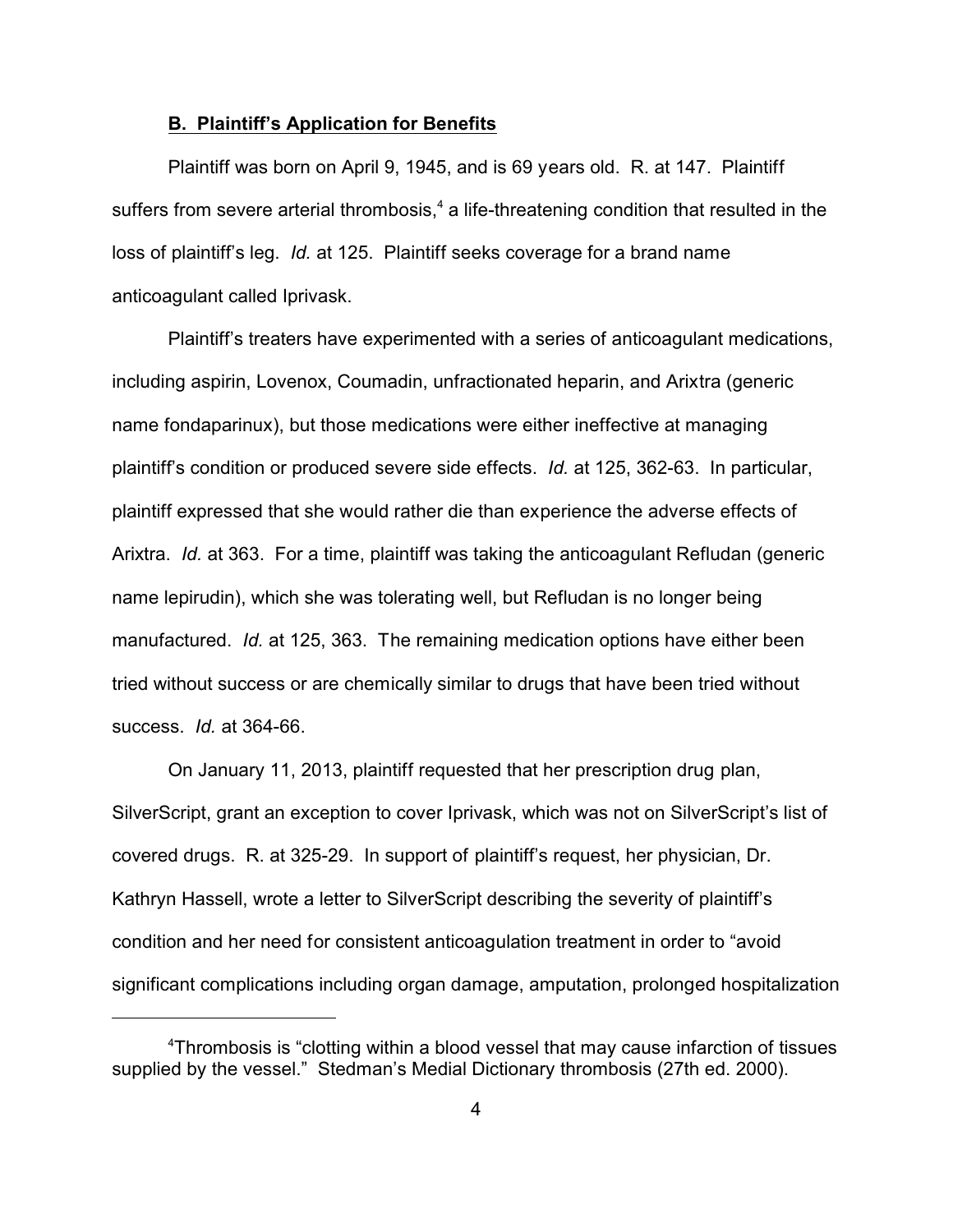and death." *Id.* at 329. SilverScript denied plaintiff's request on January 12, 2013, writing that it was unable to cover Iprivask because the drug's manufacturer had not agreed to participate in the discount program. *Id.* at 331. On January 16, 2013, Dr. Hassell requested that SilverScript reconsider its denial. *Id.* at 311-12, 318. SilverScript reaffirmed its denial of coverage on January 18, 2013, stating that it was unable to cover Iprivask. *Id.* at 320. On January 26, 2013, Maximus Federal Services ("Maximus"), an independent review entity, upheld SilverScript's denial of coverage on the grounds that plaintiff's plan with SilverScript does not cover drugs that do not qualify for Medicare Part D coverage. R. at 295-96. In response to Maximus' denial, Dr. Hassell, acting on plaintiff's behalf, requested an expedited hearing before an Administrative Law Judge ("ALJ"). R. at 293.

Following a hearing, the ALJ issued an order on February 8, 2013. R. at 124- 134. The ALJ found that, if a Medicare Part D drug manufacturer does not sign an agreement to participate in the discount program, the drugs that it manufactures are not considered "Part D" drugs. R. at 132. Iprivask's manufacturer, Canyon Pharmaceuticals, did not sign such an agreement. *Id.* Therefore, Iprivask was not a Part D drug and not eligible to be used as an exception to SilverScript's formulary. *Id.* The ALJ held, however, that since the Secretary delegated her authority to ALJs to administer the nationwide hearing and appeals system for Medicare, *id.* at 133 (citing 70 Fed. Reg. 36386, 36387 (June 23, 2005)), the ALJ had the authority to decide whether a drug qualifies for the exception of § 1860D-43(c). *Id.* The ALJ further held that Iprivask qualified under the exception to the discount program in 42 C.F.R.

5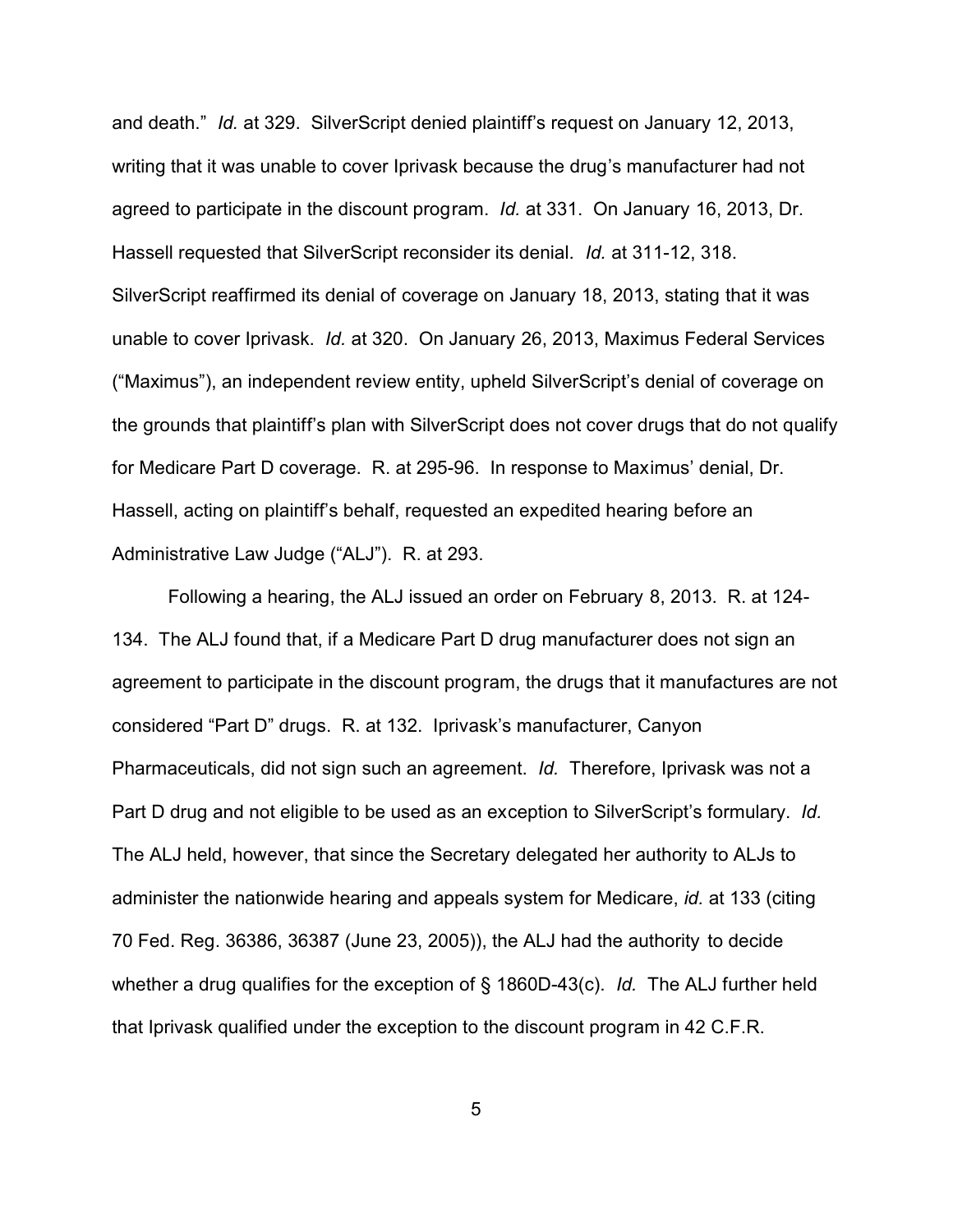$\S$  423.578 $^5$  because it was essential to plaintiff's health, and that Iprivask would therefore be considered a Part D drug in plaintiff's case. R. at 133. The ALJ ordered SilverScript to cover Iprivask under plaintiff's prescription drug plan. *Id.*

The Medicare Appeals Council (the "Council"), on its own motion, reviewed and reversed the ALJ's holding. R. at 4-5. The Council held that the Secretary delegated the authority to invoke the exception in § 1860D-43(c) to the CMS, not the ALJ. R. at 9- 11 (citing 42 C.F.R. § 423.2310(b)). Pursuant to 42 C.F.R. § 423.2130, the Council's decision is the final decision of the Secretary.

Plaintiff appealed the Council's decision. The issue presented on appeal is whether the ALJ had the authority to invoke the exception in § 1860D-43(c) to find that a drug can be covered by Medicare Part D even where the manufacturer did not sign an agreement to participate in the discount program. Docket No. 23 at 12.

#### **II. ANALYSIS**

Once the Secretary has rendered a final decision on a Medicare claim, judicial review of that decision is available in the same manner as provided in 42 U.S.C. § 405(g) for old age and disability claims arising under Title II of the Social Security Act. *Heckler v. Ringer*, 466 U.S. 602, 605 (1984); 42 U.S.C. § 1395ff(b)(1)(A) (stating that "any individual dissatisfied with any initial determination under subsection (a)(1) of this section" is entitled to reconsideration, a hearing by the Secretary, and "to judicial review of the Secretary's final decision after such hearing as is provided in section 405(g)").

 $5$ This section provides that a Part D plan sponsor must have a process to grant exceptions when a non-preferred drug for treatment of an enrollee's condition is medically necessary.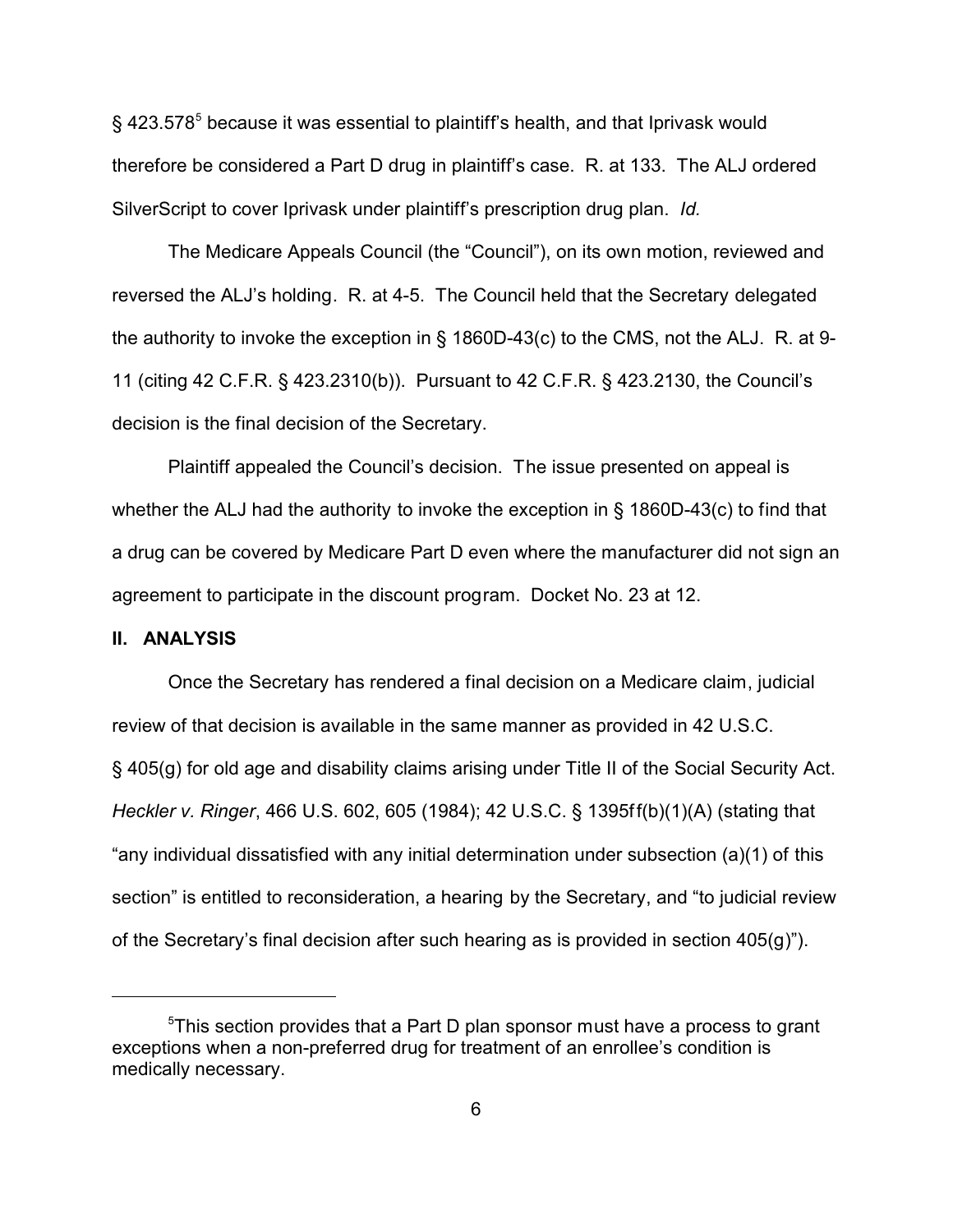Under § 405(g), review of the Secretary's finding that a claimant is not entitled to Medicare benefits is limited to whether the Secretary's finding is supported by substantial evidence and not contrary to law. *Chipman v. Shalala*, 90 F.3d 421, 422 (10th Cir. 1996). The district court may not reverse the Secretary simply because the court may have reached a different result based on the record; the question instead is whether there is substantial evidence showing that the Secretary was justified in her decision. *See Andrade v. Sec'y of Health & Human Servs*., 985 F.2d 1045, 1047 (10th Cir. 1993). Substantial evidence is more than a mere scintilla and is such relevant evidence as a reasonable mind might accept as adequate to support a conclusion. *See Via Christi Reg'l Med. Center, Inc. v. Leavitt,* 509 F.3d 1259, 1271 (10th Cir. 2007)*.* 6

As noted above, the issue before the Court is whether the ALJ had the authority to find that Iprivask qualifies for the exception in § 1860D-43(a) even though Canyon Pharmaceuticals did not sign an agreement to participate in the discount program. The Court finds that the Secretary delegated the authority to determine whether a

<sup>&</sup>lt;sup>6</sup>Pursuant to 42 U.S.C. § 1395w-22(g)(2), judicial review of the Secretary's final decision is available provided the amount in controversy is met. The amount in controversy required for district court review is \$1,400. *See* 77 Fed. Reg. 59618-19 (Sept. 28, 2012) (setting the amount in controversy requirement for cases filed in 2013 at \$1,400). Plaintiff states that the amount in controversy is met based on an estimated \$4,500 monthly cost of Iprivask. *See* Docket No. 23 at 11 (assuming a dose of at least one vial per day). The Secretary responds that it is "unclear" whether the amount in controversy requirement is met because plaintiff's calculation is based on the market value of Iprivask, and not the costs that plaintiff could actually incur during a plan year. Docket No. 24 at 6. In an appeal of denial of prescription drug benefits, plaintiff is entitled to use the projected annual cost for a prescription drug. *See Southwest Pharm. Solutions, Inc. v. Centers for Medicare and Medicaid Servs.*, 718 F.3d 436, 446 n.6 (5th Cir. 2013). Given the stated cost of Iprivask (\$150.00 per dose), as few as ten doses per year would exceed the \$1,400 amount in controversy requirement.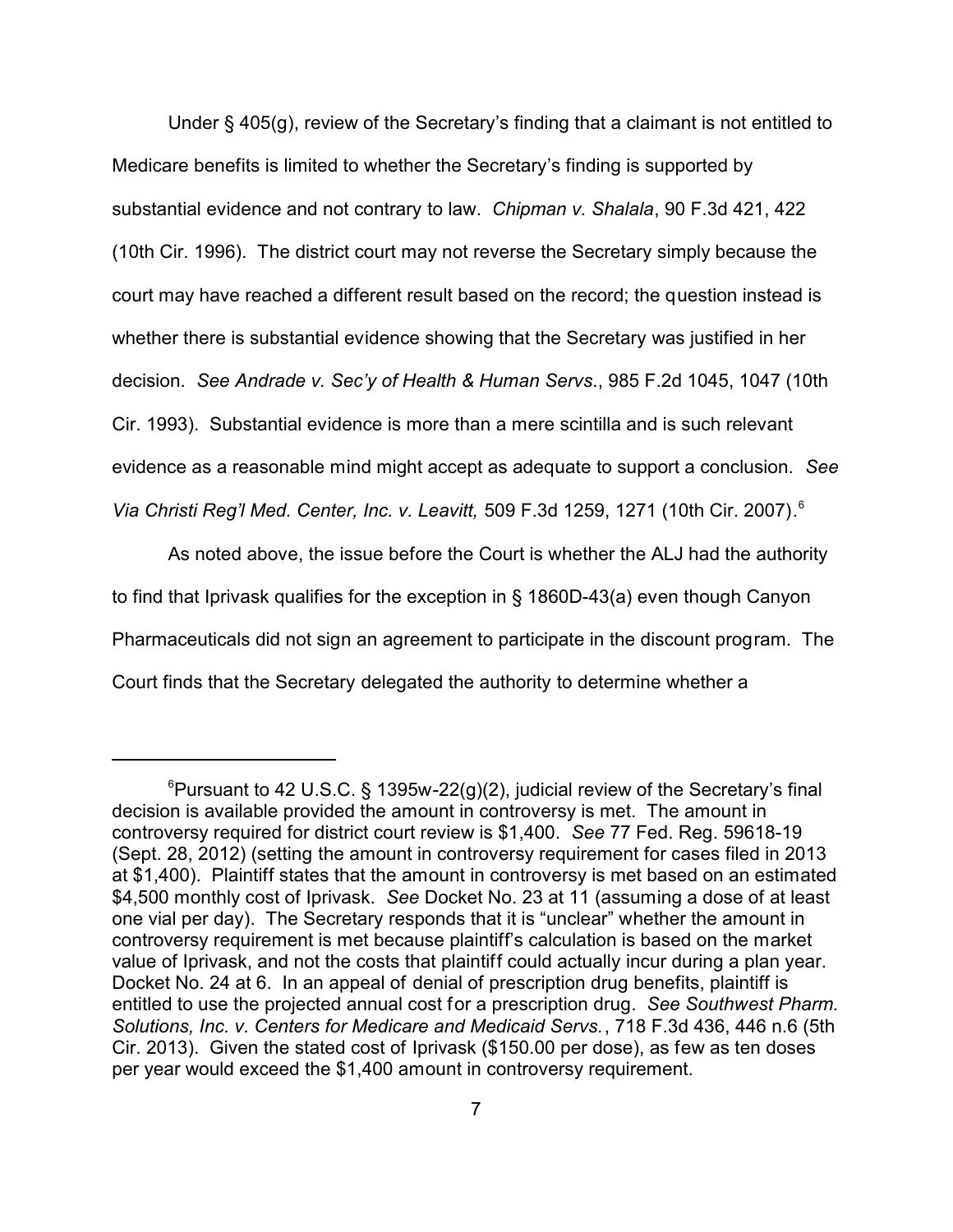prescription drug qualifies for the exception to CMS.<sup>7</sup> Plaintiff has failed to show any express or implied delegation of such authority to an ALJ.

The Council first noted that § 1860D-43(c)(1) refers to the Secretary making an exception based on the "health of beneficiaries," not "beneficiary." R. at 10 (citing 42 U.S.C. § 1395w-153(c)(1)). Because a determination based upon a group of "beneficiaries" is more appropriately determined by the CMS through its data collection capability as opposed to an ALJ reviewing a single beneficiary's claim, the Council believed that any delegation of such authority would more appropriately be made to the CMS rather than to an ALJ. However, this observation, by itself, does not answer the question as to whether the Secretary delegated such authority to the ALJ.

Second, the Council found that the regulation that the Secretary promulgated to implement the exception expressly delegated the exception-granting authority to CMS. *Id.* (citing 42 C.F.R. § 423.2310(b)).

 $\mathrm{^{7}}$ In addition to finding that Iprivask qualifies as a Part D drug for plaintiff, the ALJ also found that Iprivask qualifies as an exception to SilverScript's formulary under 42 C.F.R. § 423.578. *See* R. at 133. The Council did not discuss this holding in its decision, *see id.* at 1-11, and plaintiff does not address it in her opening brief. *See generally* Docket No. 23. As noted above, § 423.578 governs the exception process that a prescription drug plan like SilverScript must put in place for drugs that are nonpreferred drugs or not on the plan's formulary. Plans are required to have a process by which they can grant exceptions upon a determination that a non-formulary Part D drug is medically necessary. *See* 42 C.F.R. § 423.578(a). "Nothing in [§ 423.578]," however, "may be construed to allow an enrollee to use the exceptions processes set out in [§ 423.578] to request or be granted coverage for a prescription drug that does not meet the definition of a Part D drug." Because Iprivask was not a Part D drug, the Court finds that the ALJ did not have authority to find that Iprivask qualifies for an exception to SilverScript's formulary. *See Rickhoff v. U.S. Sec'y ex rel. Dep't of Health and Human Servs.*, 2012 WL 6177411 at \*4 (D. Az. Dec. 11, 2012) (holding that a medicare enrollee cannot invoke the exception of § 423.578 to obtain coverage for a non-Part D drug).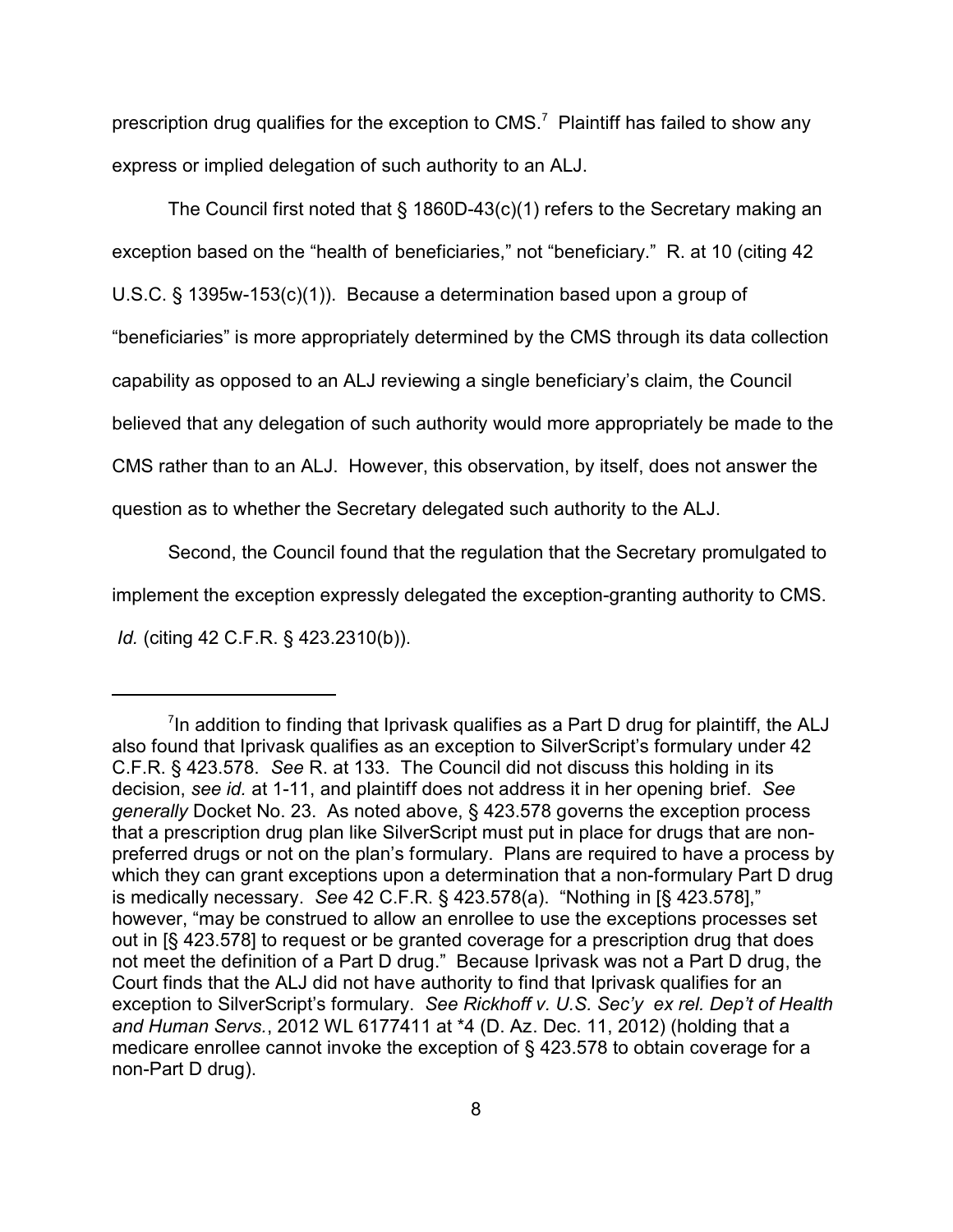The Court agrees with the Council that the Secretary delegated the authority to

determine exceptions to CMS. The implementing regulation provides:

(a) Covered Part D drug coverage requirement. Except as specified in paragraph (b) of this section, in order for coverage to be available under Medicare Part D for applicable drugs of a manufacturer, the manufacturer must do all of the following:

(1) Participate in the Discount Program.

(2) Have entered into and have in effect an agreement described in [42 C.F.R. §] 423.2315(b).

(3) Have entered into and have in effect, under terms and conditions specified by CMS, a contract with the TPA.

(b) Exception to covered drug coverage requirement. Paragraph (a) of this section does not apply to an applicable drug *if CMS has made a determination* that the availability of the applicable drug is essential to the health of beneficiaries enrolled in Medicare Part D.

42 C.F.R. § 423.2310 (emphasis added). By its plain terms, § 423.2310(b) conditions

exceptions to the requirements of § 423.2310(a) on a determination made by CMS.

Plaintiff offers no contrary interpretation of § 423.2310, *see* Docket No. 23, and offers

no other regulations that discusses exceptions to § 423.2310(a).

The ALJ based his authority to determine exceptions under § 1860D-43(c) on

regulations by which the Secretary delegated her authority to administer the nationwide

hearings and appeals system for the Medicare program to the Office of Medicare

Hearings and Appeals. R. at 133 (citing 70 Fed. Reg. 36386, 36387 (June 23, 2005)).

This regulation, however, applies only to the administration of an adjudicative system.

*See* 70 Fed. Reg. at 36387. The ALJ cites no support for the Secretary's delegation of

her authority under § 1860D-43(c) to make exceptions, which is not an adjudicative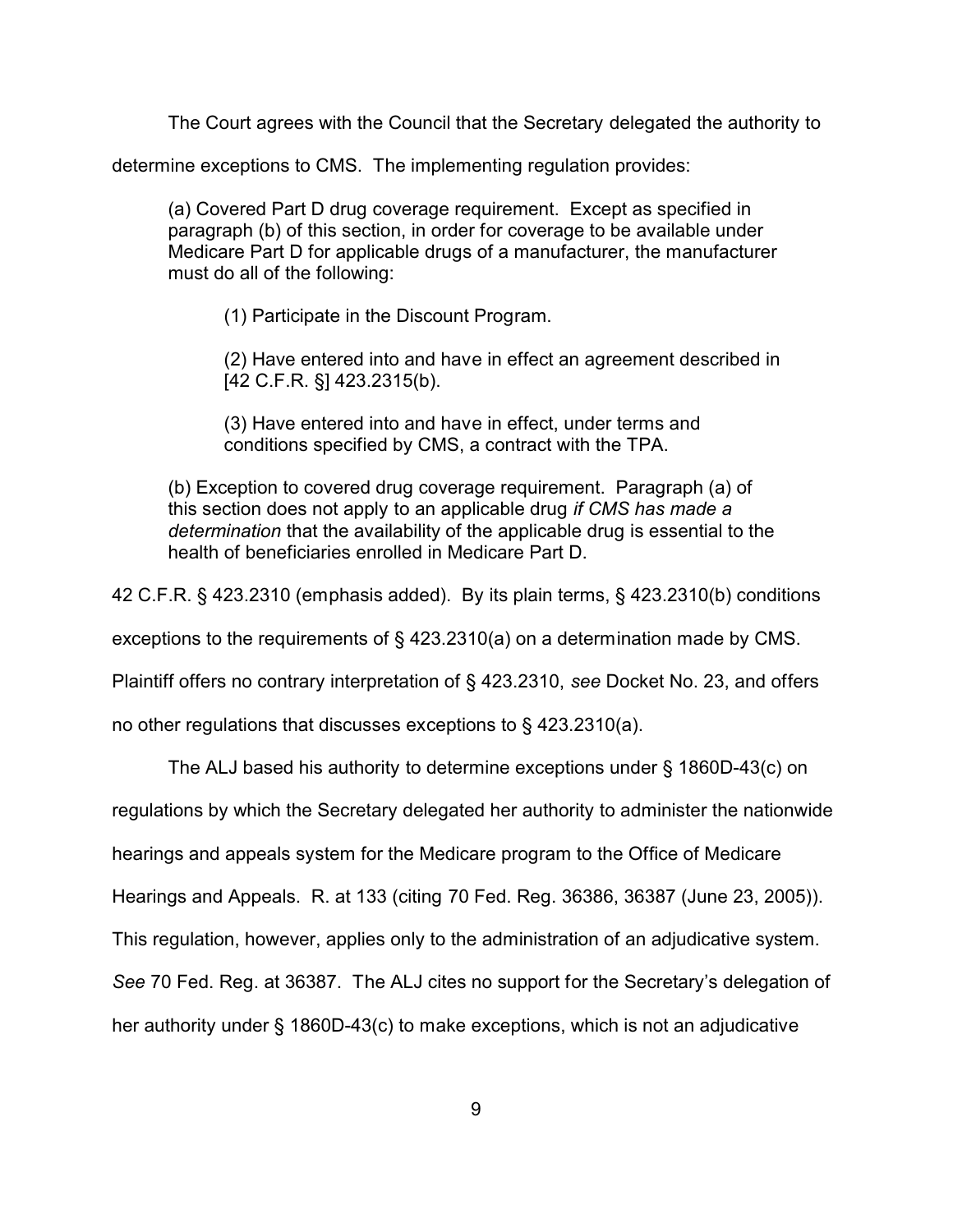function. Neither the ALJ nor plaintiff has identified a source of delegation to the ALJ here to have created an exception for Iprivask under § 1860D-43(c).

Finally, plaintiff argues that, because CMS declined to promulgate regulations that establish an administrative scheme by which enrollees could petition for coverage under the exception, "the reasonable conclusion is that [plaintiff's] avenue of redress was through the administrative hearing process." Docket No. 23 at 16. The Court disagrees. During the rulemaking process, CMS noted that it found it "highly unlikely that [CMS] will need to exercise" the authority to carve out exceptions, "given the strong participation by manufacturers in the Discount Program since 2011 and the likely availability of therapeutic alternatives for any Part D drugs." 77 Fed. Reg. 22072, 22083 (April 12, 2012). CMS's failure to use its authority either to carve out exceptions or to create an administrative scheme for enrollees to petition for exceptions does not, as plaintiff suggests, compel the conclusion that CMS intended to delegate its authority to ALJs to make exceptions on a case-by-case basis.

Because the ALJ did not have the authority to determine whether a prescription drug qualifies for the exception in § 1860D-43(c), the ALJ did not have the authority to order SilverScript to cover Iprivask.

#### **III. CONCLUSION**

For the foregoing reasons, it is

**ORDERED** that the decision of the Secretary that plaintiff is not entitled to coverage for Iprivask under Medicare Part D is **AFFIRMED**.

10